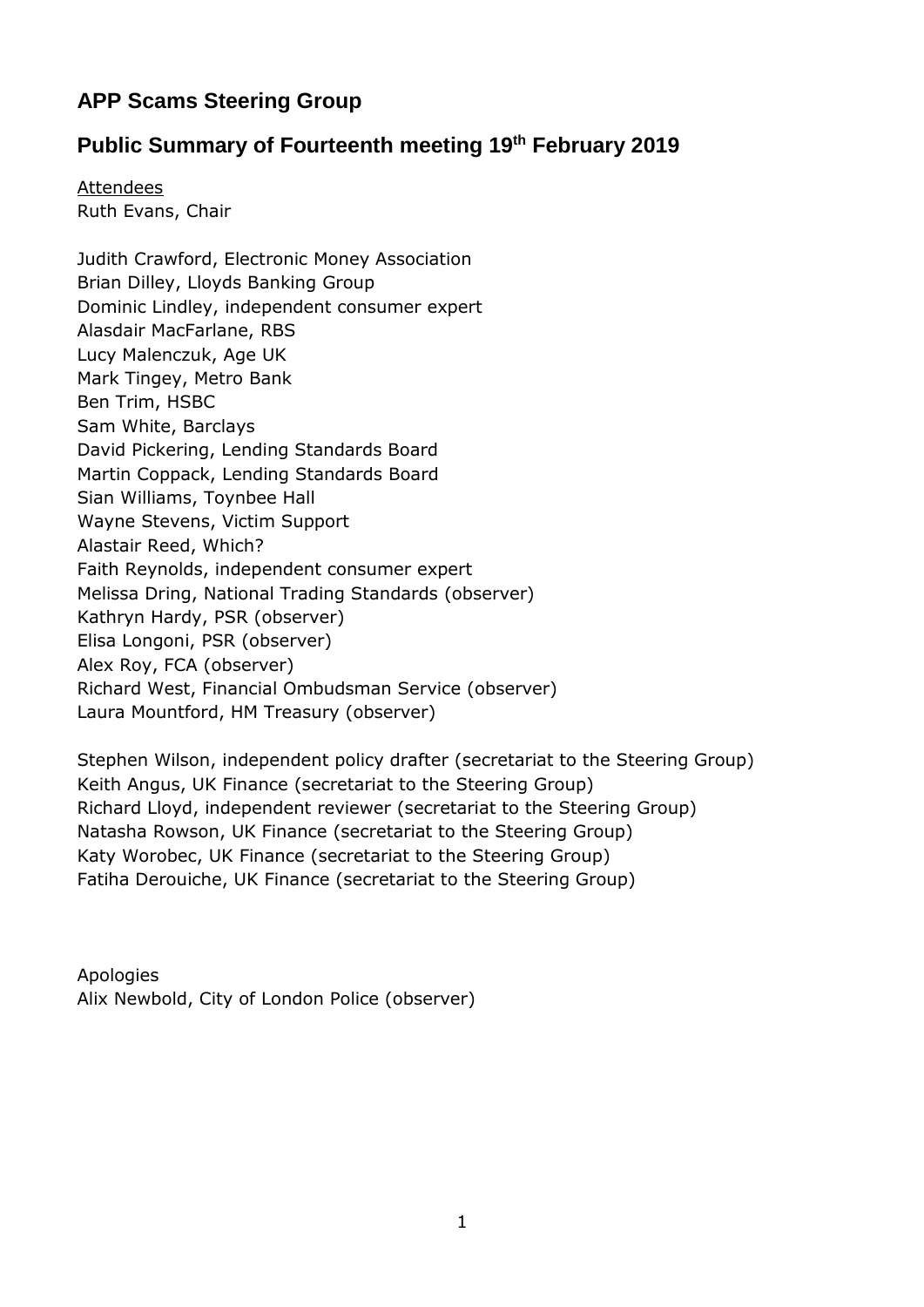## **Agenda Item 1: Introduction and apologies**

The Chair opened the meeting, greeted the attendees, welcomed Lending Standards Board (LSB), and listed the apologies.

## **Agenda Item 2: Consultation Response – Code Agreement**

## **Outstanding items for SG to agree**

The Independent Reviewer introduced the list of outstanding points on Requisite Level of Care (RLC) and Standards for Firms (SF) from the Code that required agreement.

An in-depth discussion in relation to RLC highlighted various concerns, particularly by consumer representatives. It was noted that further work would be required to finalise the Code. SG members agreed to work on the approach to review and resolve outstanding RLC issues at a meeting the following week.

A discussion took place in relation to the Reimbursement Process Flow. This included the timeframe for handling a customer's claim, which was approved. However, it was noted that further work was required on apportionment allocation, as neither consumer groups nor PSPs agreed to the final proposal.

Disagreement was raised regarding sign-off of the Code from the Age UK representative and Faith Reynolds, regarding inclusion of 'reasonable steps' and 'reasonable basis for belief' without sufficient explanation for consumers, and that this be noted in the minutes.

Several follow-up provisions were agreed including to carry forward outstanding items to the following week where SG members would seek to resolve them, then present back to SG for final agreement.

## **Consultation Response**

It was requested that all SG members submit final comments on the consultation response to the Independent Drafter, to be agreed at the next SG meeting.

## **LSB – Progress on Governance of the Code**

The Lending Standards Board representative confirmed their organisation was content to commence take on of oversight of the Code from the end of February, subject to their board approval on 25<sup>th</sup> February, with suitable handover arrangements to be agreed between SG and the LSB.